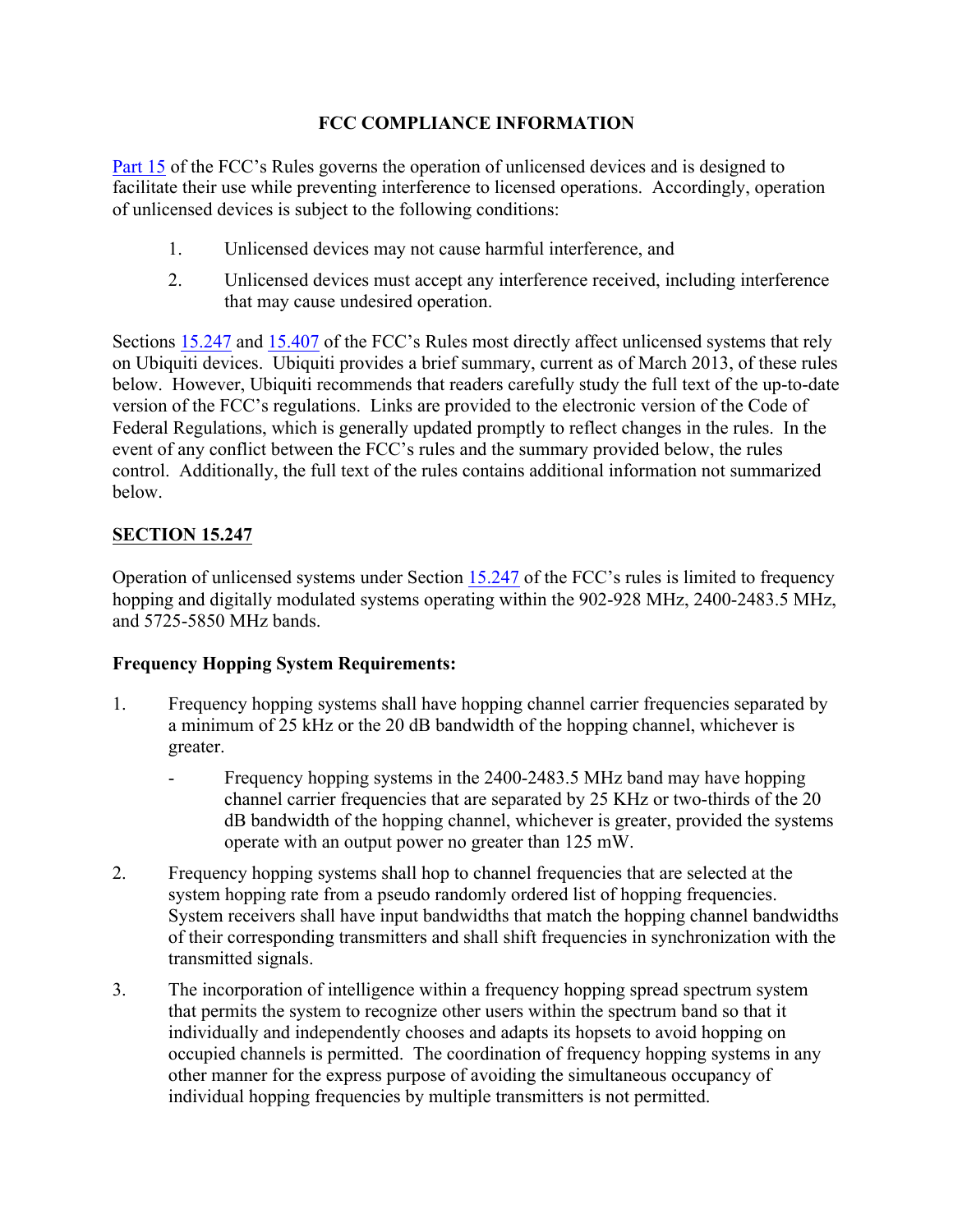- 4. Frequency hopping spread spectrum systems are not required to employ all available hopping channels during each transmission. However, the system, consisting of both the transmitter and the receiver, must be designed to comply with all of the regulations in Section 15.247 should the transmitter be presented with a continuous data (or information) stream. In addition, a system employing short transmission bursts must comply with the definition of a frequency hopping system and must distribute its transmissions over the minimum number of hopping channels specified in this section.
- 5. General technical requirements for frequency hopping systems operating within the 902- 928 MHz, 2400-2483.5 MHz, and 5725-5850 MHz bands are provided in the chart below:

| <b>GENERAL TECHNICAL REQUIREMENTS FOR FREQUENCY HOPPING SYSTEMS</b>           |                                                                                |                               |                                          |  |
|-------------------------------------------------------------------------------|--------------------------------------------------------------------------------|-------------------------------|------------------------------------------|--|
|                                                                               |                                                                                | Max allowed 20 dB bandwidth   |                                          |  |
| <b>Frequency Band</b>                                                         | <b>Hopping Frequencies</b>                                                     | of the hopping channel        | Max Peak Conducted Output Power*         |  |
|                                                                               | If the 20 dB bandwidth of the hopping                                          |                               |                                          |  |
|                                                                               | channel is less than 250 kHz: Use at least 50                                  |                               |                                          |  |
|                                                                               | hopping frequencies, avg. time of occupancy                                    |                               |                                          |  |
|                                                                               | on any frequency shall not be greater than                                     |                               |                                          |  |
|                                                                               | 0.4s within a 20s period                                                       |                               |                                          |  |
|                                                                               |                                                                                |                               | For systems employing at least 50        |  |
|                                                                               | If the 20 dB bandwidth of the hopping                                          |                               | hopping channels: 1 Watt                 |  |
|                                                                               | channel is 250 kHz or greater: Use at least 25                                 |                               |                                          |  |
|                                                                               | hopping frequencies, avg. time of occupancy                                    |                               | For systems employing less than 50       |  |
|                                                                               | on any frequency shall not be greater than                                     |                               | hopping channels but at least 25 hopping |  |
| 902-928 MHz                                                                   | 0.4s within a 10s period                                                       | 500 kHz                       | channels: 0.25 Watts                     |  |
|                                                                               |                                                                                | May avoid or suppress         |                                          |  |
|                                                                               | Use at least 15 channels, avg. time of                                         | transmistions on a particular | For systems employing at least 75 non-   |  |
|                                                                               | occupancy on any channel shall not be greater hopping frquency provided        |                               | overlapping hopping channels: 1 Watt     |  |
|                                                                               | than 0.4s within a period of 0.4s multiplied by that a min. of 15 channels are |                               |                                          |  |
| 2400-2483.5 MHz                                                               | the number of hopping channels employed                                        | used                          | For all other systems: 0.125 Watts       |  |
|                                                                               | Use at least 75 hopping frequencies, avg. time                                 |                               |                                          |  |
|                                                                               | of occupancy on any frequency shall not be                                     |                               |                                          |  |
| 5725-5850 MHz                                                                 | greater than 0.4s within a 30s period                                          | 1 MHz                         | 1 Watt                                   |  |
| *Based on the use of antennas with directional gains that do not exceed 6 dBi |                                                                                |                               |                                          |  |

### **Digital Modulation System Requirements:**

- 1. The minimum 6 dB bandwidth of the signal shall be at least 500 kHz.
- 2. The maximum peak conducted output power is 1 Watt for transmitters used with antennas with directional gains that do not exceed 6 dBi.
- 3. The power spectral density conducted from the intentional radiator to the antenna shall not be greater than 8 dBm in any 3 kHz band during any time interval of continuous transmission.

#### **Requirements for Systems with Transmitting Antennas of Directional Gain Greater than 6 dBi:**

1. Except as noted below, if transmitting antennas of directional gain greater than 6 dBi are used, the conducted output power shall be reduced by the amount in dB that the directional gain of the antenna exceeds 6 dBi.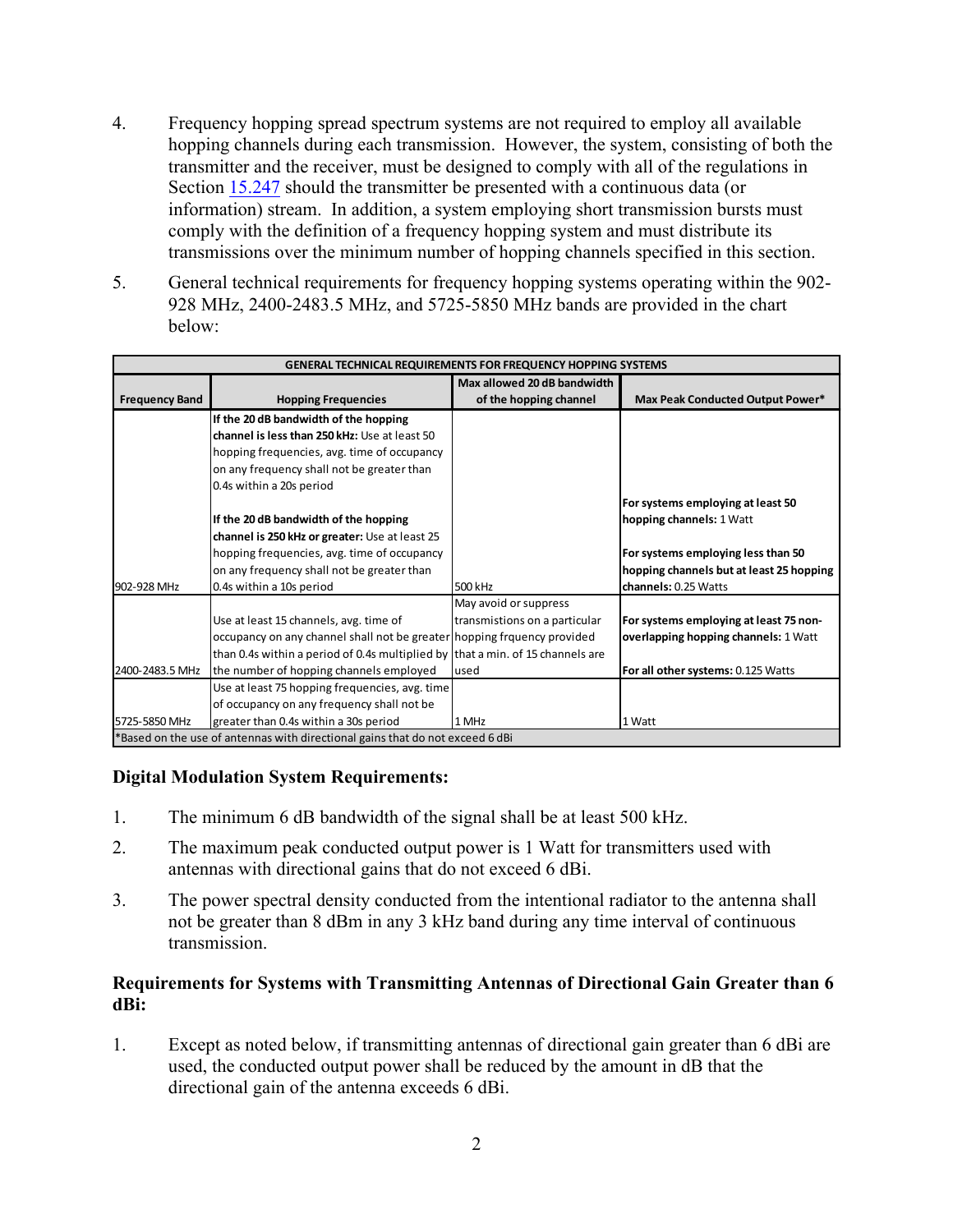- Systems operating in the 2400-2483.5 MHz band that are used exclusively for fixed, point-to-point operations may employ transmitting antennas with directional gain greater than 6 dBi provided the maximum peak output power and the maximum conducted output power is reduced by 1 dB for every 3 dB that the directional gain of the antenna exceeds 6 dBi.
- Systems operating in the 5725-5850 MHz band that are used exclusively for fixed, point-to-point operations may employ transmitting antennas with directional gain greater than 6 dBi without any corresponding reduction in transmitter peak output power or conducted output power.
- Fixed, point-to-point operation, as used above, excludes the use of point-tomultipoint systems, omnidirectional applications, and multiple co-located intentional radiators transmitting the same information. The operator of the spread spectrum intentional radiator or, if the equipment is professionally installed, the installer is responsible for ensuring that the system is used exclusively for fixed, point-to-point operations. The instruction manual furnished with the intentional radiator shall contain language in the installation instructions informing the operator and the installer of this responsibility.
- 2. In addition to the above, transmitters operating in the 2400-2483.5 MHz band that emit multiple directional beams, simultaneously or sequentially, for the purpose of directing signals to individual receivers or to groups of receivers must comply with the following:
	- Different information must be transmitted to each receiver.
	- If a transmitter employs an antenna system that emits multiple directional beams but does not emit multiple directional beams simultaneously, the total output power conducted to the array(s) that comprise the device (*i.e.*, the sum of the power supplied to all antennas, antenna elements, staves, etc. and summed across all carriers or frequency channels) shall not exceed the maximum peak conducted output power limits for frequency hopping or digital modulation systems specified above. Additionally, the total conducted output power shall be reduced by 1 dB below the specified limits for each 3 dB that the directional gain of the antenna/antenna array exceeds 6 dBi.
	- The directional antenna gain shall be computed as follows: (1) the directional gain shall be calculated as the sum of 10 log (number of array elements or staves) plus the directional gain of the element or stave having the highest gain); (2) a lower value for the directional gain than that calculated in (1) will be accepted if sufficient evidence is presented (*e.g.*, due to shading of the array or coherence loss in the beamforming).
	- If a transmitter employs an antenna that operates simultaneously on multiple directional beams using the same or different frequency channels, the power supplied to each emission beam is subject to the power limit specified in the preceding paragraph. If transmitted beams overlap, the power shall be reduced to ensure that their aggregate power does not exceed the limit specified in the preceding paragraph. In addition, the aggregate power transmitted simultaneously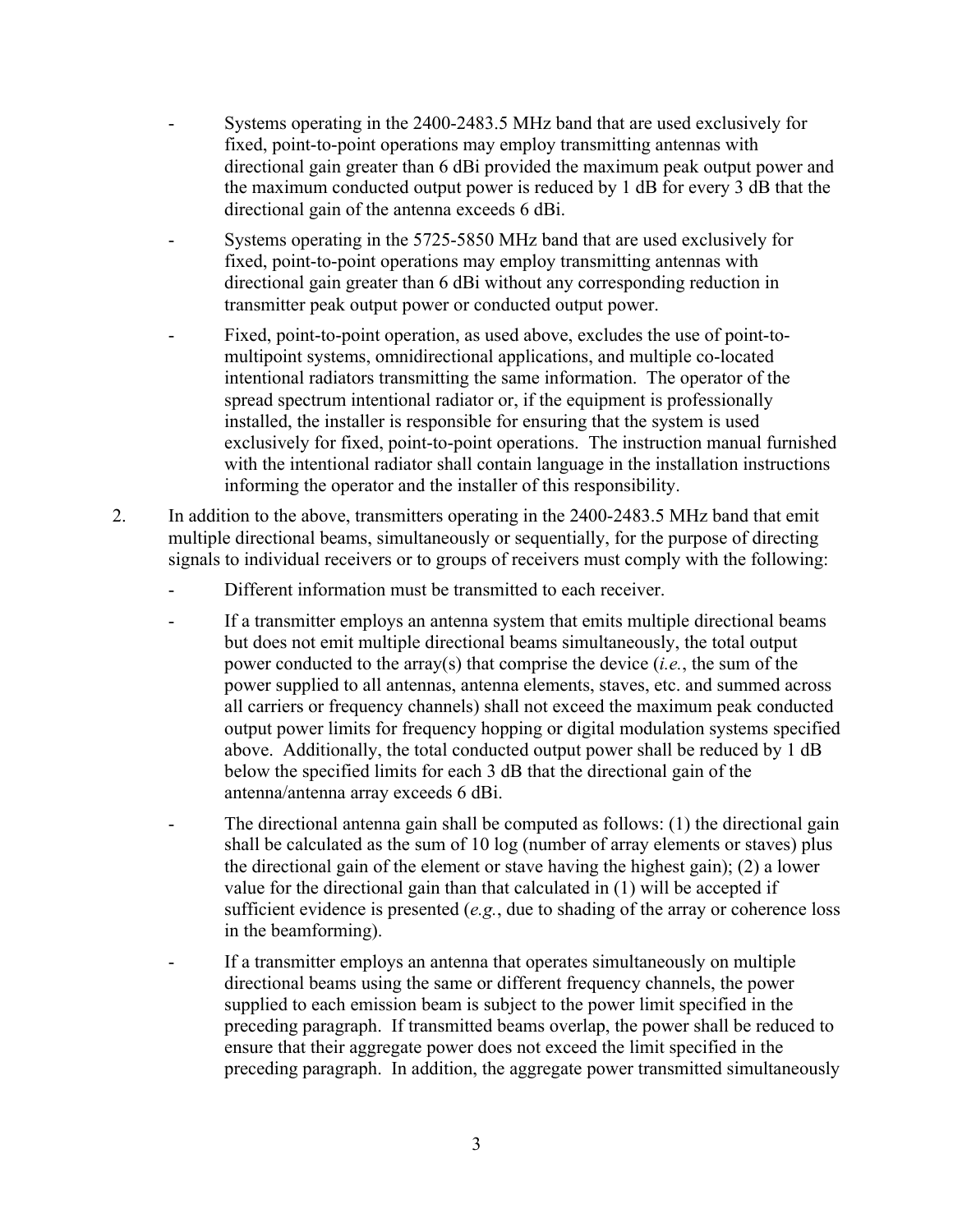on all beams shall not exceed the limit specified in the preceding paragraph by more than 8 dB

- Transmitters that emit a single directional beam shall operate under the rules for fixed point-to-point operation summarized above.

### **Hybrid Systems**

Hybrid systems are those that employ a combination of both frequency hopping and digital modulation techniques. The frequency hopping operation of the hybrid system, with the direct sequence or digital modulation operation turned off, shall have an average time of occupancy on any frequency not to exceed 0.4 seconds within a time period in seconds equal to the number of hopping frequencies employed multiplied by 0.4. The digital modulation operation of the hybrid system, with the frequency hopping operation turned off, shall comply with the power density requirements for digital modulation systems.

### **Out of Band Emissions:**

- 1. In any 100 kHz bandwidth outside the frequency band of operation the power shall be at least 20 dB below that in the 100 kHz bandwidth within the band that contains the highest level of the desired power.
- 2. Radiated harmonic and spurious emissions which fall within the restricted bands, as defined in Section 15.205 of the FCC's Rules, must comply with the radiated emission limits specified in Section 15.209.
- 3. Systems operating under Section 15.247 shall be operated in a manner that ensures that the public is not exposed to radio frequency energy levels in excess of the Commission's guidelines, set forth in Section 1.1307(b)(1).

# **SECTION 15.407**

Section 15.407 sets forth the general technical requirements for unlicensed National Information Infrastructure ("U-NII") devices operating in the 5.15-5.35 GHz, 5.47-5.725 GHz and 5.725- 5.825 GHz bands.

- 1. The provisions of Section 15.205 apply to intentional radiators operating under this section.
- 2. The device shall automatically discontinue transmission in case of either absence of information to transmit or operational failure. These provisions are not intended to preclude the transmission of control or signaling information or the use of repetitive codes used by certain digital technologies to complete frame or burst intervals.
- 3. The requirements for systems operating with transmitting antennas of directional gain no greater than 6 dBi are summarized in the below chart: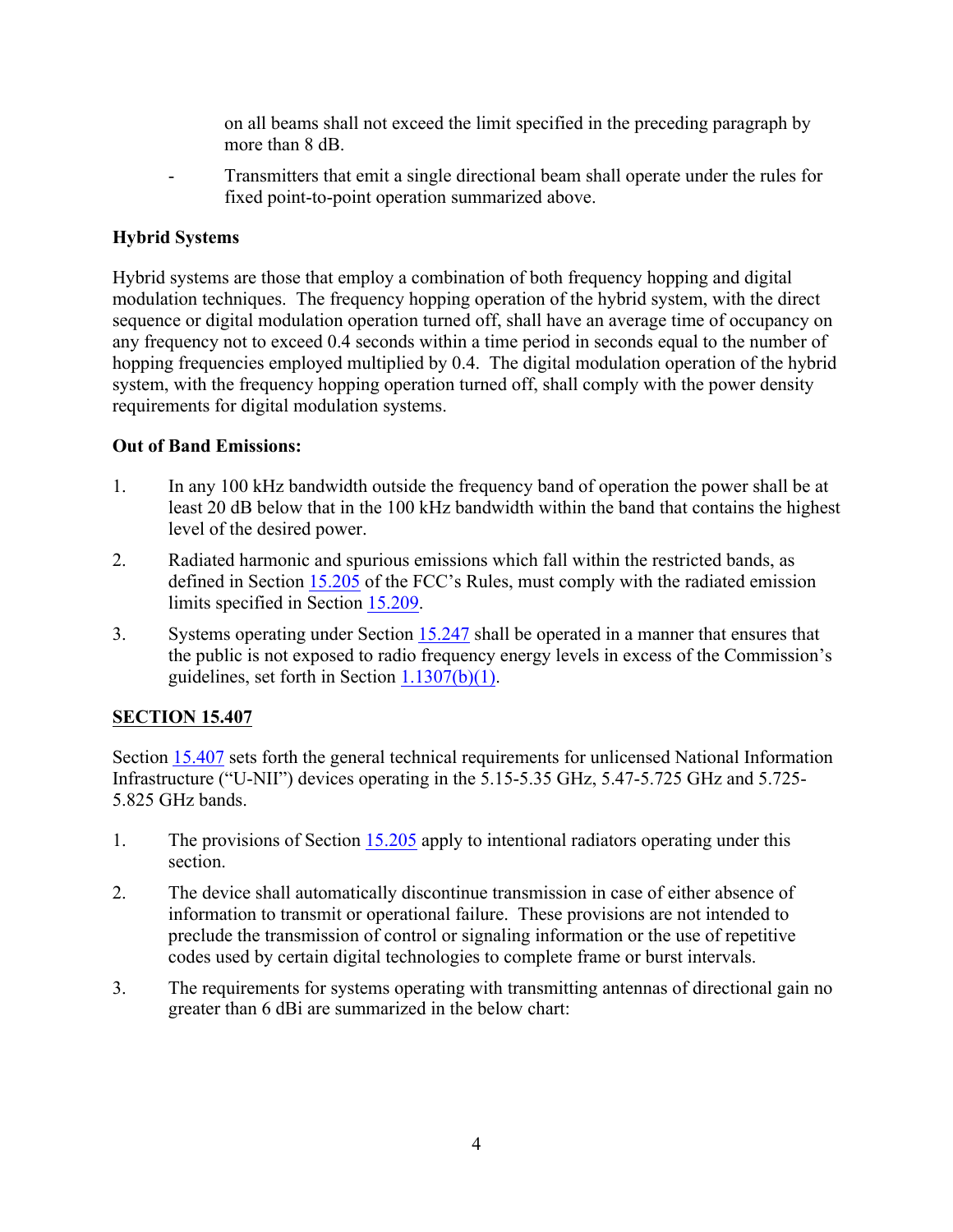|                       | <b>Maximum Conducted</b>     | <b>Peak Power Spectral</b> |                                                                                                                          |
|-----------------------|------------------------------|----------------------------|--------------------------------------------------------------------------------------------------------------------------|
| <b>Frequency Band</b> | <b>Output Power</b>          | <b>Density</b>             | <b>Undesireable Emission limits*</b>                                                                                     |
|                       | Shall not exceed the lesser  |                            |                                                                                                                          |
|                       | of 50 mW or $4$ dBm + 10 log | Shall not exceed 4 dBm in  | Emissions outside 5.15-5.35 GHz band shall                                                                               |
| 5.15-5.25 GHz**       | $B***$                       | any 1 MHz band             | not exceed an EIRP of -27 dBm/MHz                                                                                        |
|                       |                              |                            | Emissions outside the 5.15-5.35 GHz band                                                                                 |
|                       |                              |                            | shall not exceed an EIRP of -27 dBm/MHz                                                                                  |
|                       |                              |                            | Devices operating in the 5.25-5.35 GHz band                                                                              |
|                       |                              |                            | that generate emissions in the 5.15-5.25 GHz                                                                             |
|                       |                              |                            | band must meet all applicable technical                                                                                  |
|                       |                              |                            | requirements for operation in the 5.15-5.25                                                                              |
|                       |                              |                            | GHz band (including indoor use) or                                                                                       |
|                       | Shall not exceed the lesser  |                            | alternatively meet an out-of-band emission                                                                               |
|                       | of 250 mW or 11 dBm + 10     | Shall not exceed 11 dBm    | EIRP limit of -27 dBm/MHz in the 5.15-5.25                                                                               |
| 5.25-5.35 GHz         | $log B***$                   | in any 1 MHz band          | GHz band                                                                                                                 |
|                       | Shall not exceed the lesser  |                            |                                                                                                                          |
|                       | of 250 mW or 11 dBm + 10     | Shall not exceed 11 dBm    | Emissions outside the 5.47-5.725 GHz band                                                                                |
| 5.47-5.725 GHz        | $log B***$                   | in any 1 MHz band          | shall not exceed an EIRP of -27 dBm/MHz                                                                                  |
|                       |                              |                            | From band edge to 10 Mhz above or below                                                                                  |
|                       |                              |                            | the band edge: emissions within such a                                                                                   |
|                       |                              |                            | frequency range shall not exceed an EIRP of                                                                              |
|                       |                              |                            | -17 dBm/MHz                                                                                                              |
|                       | Shall not exceed the lesser  |                            | For frequencies 10 MHz or greater above or                                                                               |
|                       | of 1 W or 17 dBm + 10 log    | Shall not exceed 17 dBm    | below the band edge: emissions shall not                                                                                 |
| 5.725-5.825 GHz       | $B***$                       | in any 1 MHz band          | exceed an EIRP of -27 dBm/MHz                                                                                            |
|                       |                              |                            | * Unwanted emissions below 1 GHz must comply with the general field strength limits set forth in Section 15.209 of the   |
|                       |                              |                            | FCC's rules. Any U-NII devices using an AC power line are required to comply also with the conducted limits set forth in |
| Section. 15.207.      |                              |                            |                                                                                                                          |
|                       |                              |                            | ** Within the 5.15-5.25 GHz band, U-NII devices will be restricted to indoor operations to reduce any potential for      |

harmful interference to co-channel MSS operations.

\*\*\* B is the 26-dB emission bandwidth in MHz

### **Requirements for U-NII Devices with Transmitting Antennas of Directional Gain Greater than 6 dBi:**

If transmitting antennas of directional gain greater than 6 dBi are used, both the maximum conducted output power and the peak power spectral density shall be reduced by the amount in dB that the directional gain of the antenna exceeds 6 dBi. However, fixed point-to-point U-NII devices may employ transmitting antennas with directional gain up to 23 dBi without any reduction in the transmitter peak output power or peak power spectral density. For fixed, pointto-point U-NII transmitters that employ a directional antenna gain greater than 23 dBi, a 1 dB reduction in peak transmitter power and peak spectral density for each 1 dB of antenna gain in excess of 23 dBi is required.